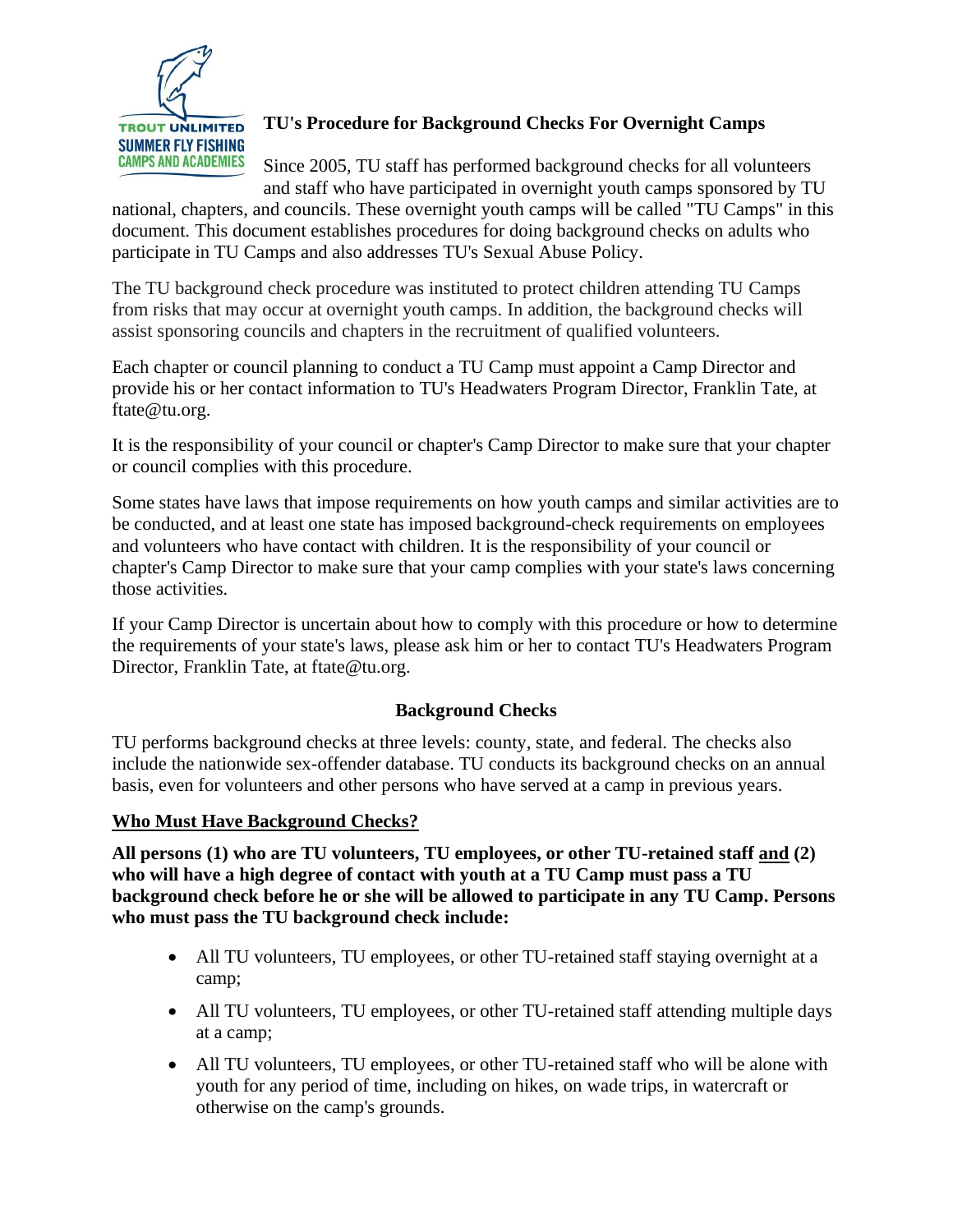"TU-retained staff" refers to people paid or otherwise retained by the council or chapter sponsoring the camp to assist in the camp, such as cooks, nurses, and guides. TU national and councils and chapters sponsoring a camp are not responsible for conducting background checks on persons paid or otherwise retained by the owners or managers of the camp facility itself.

If your chapter or council is planning to conduct youth activities (including TU Camps) where your state or another entity requires background checks that exceed these requirements, please contact the TU Headwaters Program Director, Franklin Tate at ftate@tu.org, about how to get those checks completed.

## **Background Check Procedure**

TU contracts with IntelliCorp to conduct background checks on TU volunteers, TU employees, and other TU-retained staff who participate in TU camps. The cost of each check is between \$15 and \$30, depending on the state. TU's national office covers the cost of this service.

IntelliCorp provides a secure portal through which the person having the background check submits the required information for the check. While TU's Headwaters Director and Coordinator coordinate between the Camp Director and IntelliCorp, the Director and Coordinator only have access to the person's name, date of birth, contact information, and the last four digits of his or her social security number.

- 1. Each youth camp will designate a single person to be the point of contact (POC) to contact volunteers and any TU-retained staff (such as nurses, cooks, and guides) who are required to have background checks under this procedure. That person may be the Camp Director or another person designated by the Camp Director.
- 2. The POC will be the camp's liaison with TU staff.
- 3. The POC will direct volunteers and TU-retained staff to the on-line portal: tu.volunteerportal.net

2022 password: Salmonfly88!

- 4. The POC requests volunteers and TU-retained staff to report back to them when this task is complete.
- 5. When each POC is sure that his or her full roster of volunteers and TU-retained staff has submitted information for background checks, he or she then notifies TU's Headwaters Program Director. The POC sends a roster (first and last names) to the Director.
- 6. The Director (or, in his absence, the Program Coordinator) will then log into the IntelliCorp portal and check to see whether the volunteers and TU-retained staff have cleared their checks. If any volunteer or TU-retained staff has not yet entered his or her information into the system, the Director will tell the POC at that time. It is the POC's responsibility to contact volunteers or TU-retained staff members who have not entered their information into the IntelliCorp system and remind them to enter their information.
- 7. Volunteers and TU-retained staff can be added up to a week before camp starts. The maximum wait time for background check clearance is usually one week but please be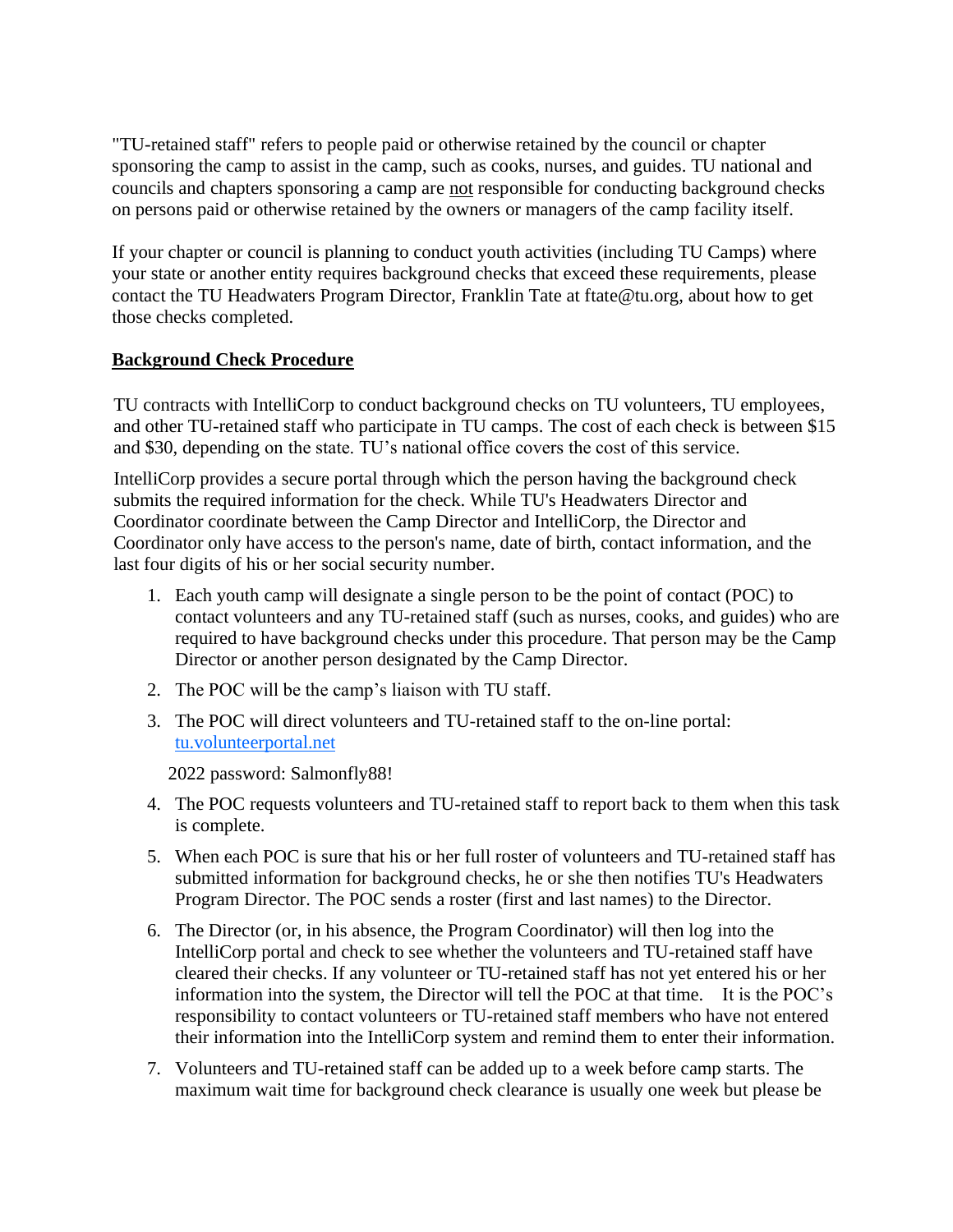aware that some states take longer. The Director manages background checks for 20 separate camps, so every attempt should be made to minimize last minute checks.

- 8. Once a background check is completed, the portal categorizes checked individuals into two categories: Clear or Review.
- 9. If an individual is placed in the "Review" category, the Director accesses the background check details in the portal to see why the respective individual did not clear.
- 10. There are multiple reasons why an individual is put under "Review," not all of them related to criminal charges. For example, an individual without a lengthy documented personal history may be put into "Review" status. However, if the individual's "Review" status is related to criminal charges or to his or her listing as a registered sex offender, the Director confers with TU's Vice President for Volunteer Operations.
- 11. The Vice President for Volunteer Operations and the Headwaters Director consider information about the individual under "Review" and make a determination about his or her ability to volunteer or work at a camp. In making this determination, the VP for Volunteer Operations may consult with TU counsel, TU staff members, and members of the TU national Board of Trustees.
- 12. Once final decisions about "Reviewed" volunteers or TU-retained staff are made, the POC is notified of which individuals have been cleared for assisting in the camps and which have not.
- 13. Pursuant to the Fair Credit Reporting Act, anyone who submits his or her information to IntelliCorp for a background check of this nature has sixty (60) days after receiving his or her background check results to request from IntelliCorp a free copy of the IntelliCorp report, if he or she wants to see it for any reason.

TU employees planning to attend a camp will have their background checks done by TU's Human Resources Department, but it is the responsibility of the POC to notify the TU Headwaters Program Director, Franklin Tate at ftate@tu.org of any TU employees who will attend a camp. The Director will work with TU's Human Resources Department to have background checks for those employees carried out.

## **Required Disqualification.**

**TU will not allow any person to participate in a TU Camp who is a registered sex offender or who has been convicted of, has pleaded guilty to, or has pleaded "no contest" to one of the following crimes:** 

- Crimes against children
- Felony offenses against persons
- Felony offenses against a family member
- Crimes defined as public indecency
- Crimes involving the use of weapons
- Any violent crime